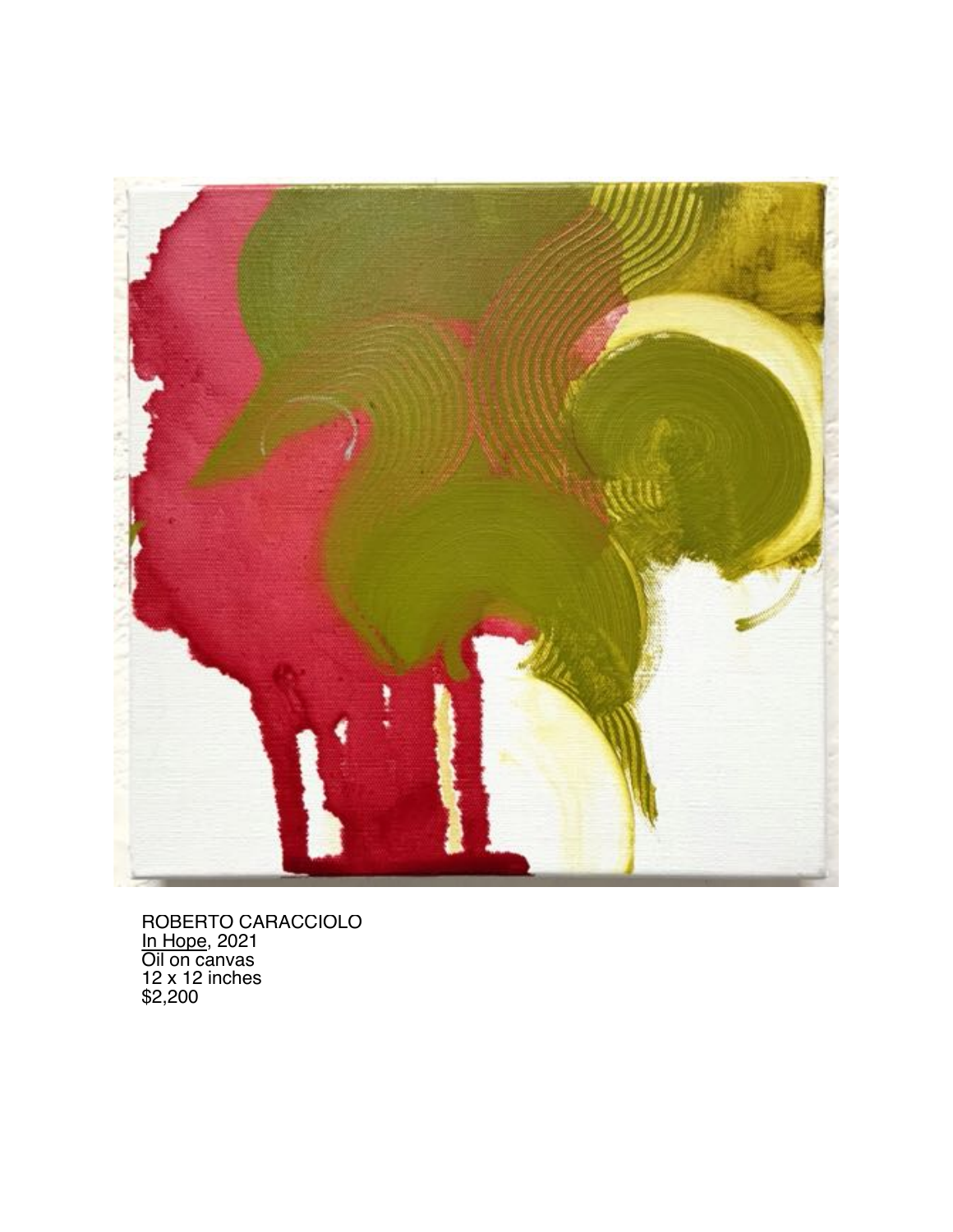

ROBERTO CARACCIOLO Now Here I, 2021 Oil on canvas 12 x 12 inches \$2,200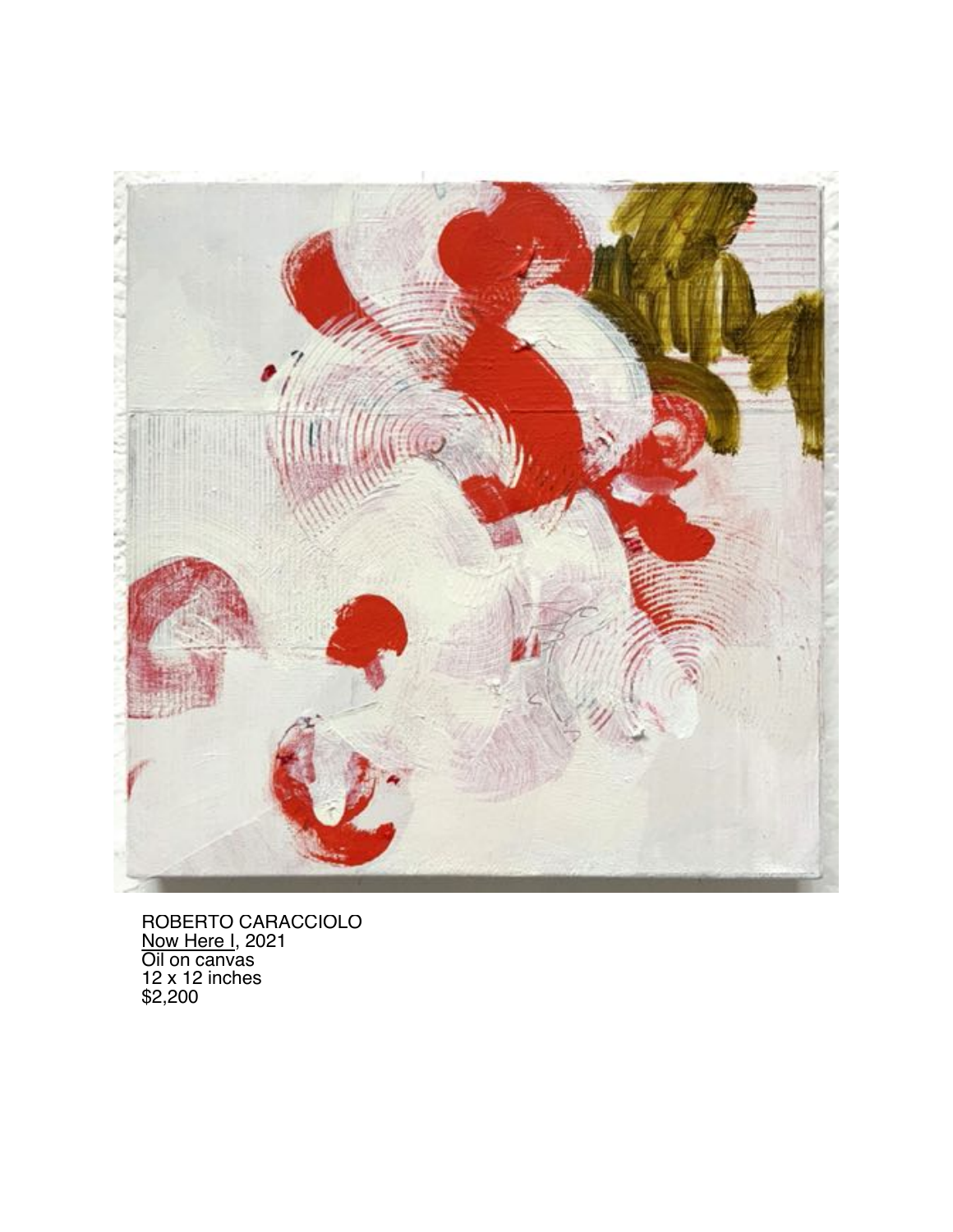

ROBERTO CARACCIOLO Now Here II, 2021 Oil on canvas 12 x 12 inches \$2,200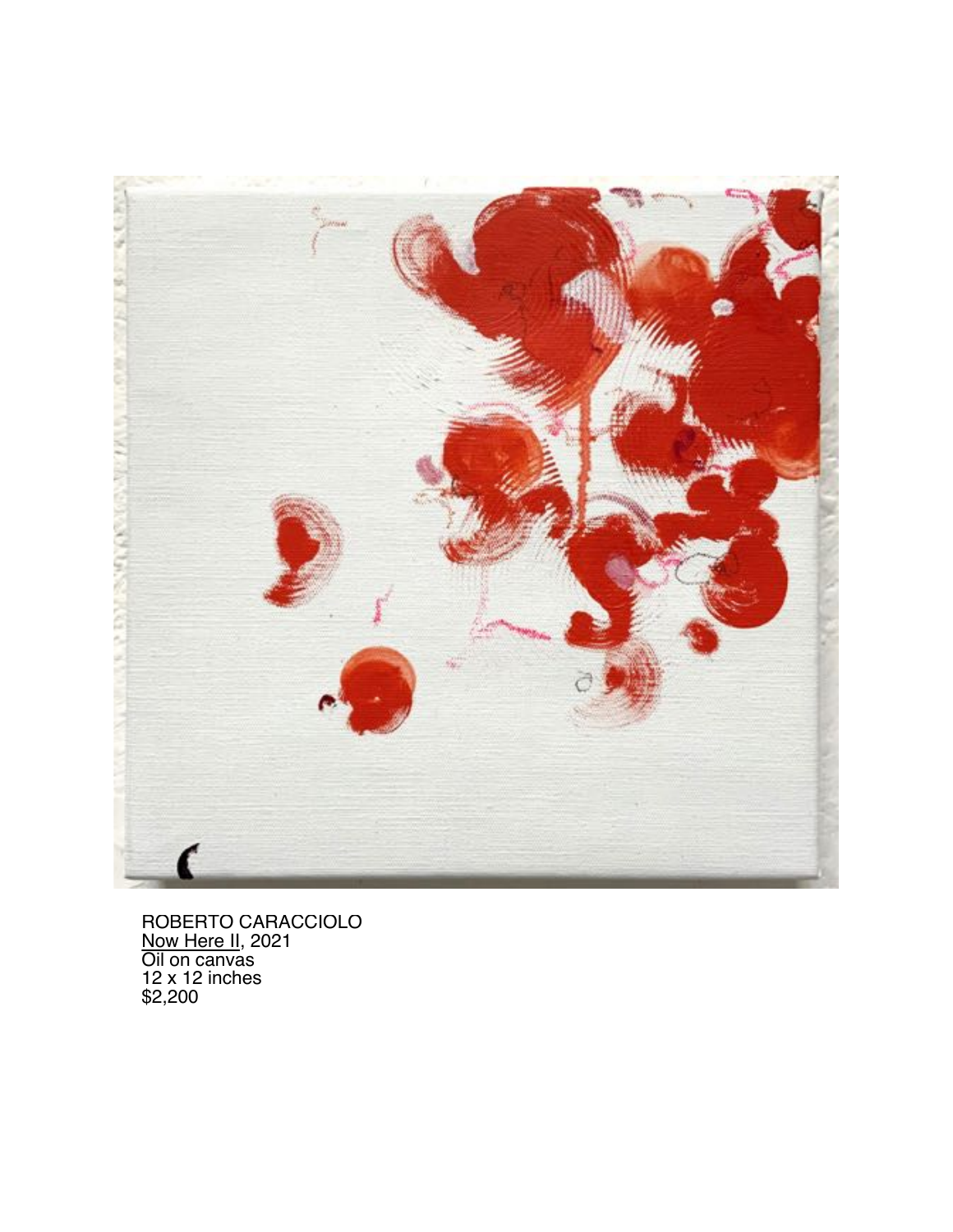

ROBERTO CARACCIOLO Bounce Back, 2021 Oil on canvas 12 x 12 inches \$2,200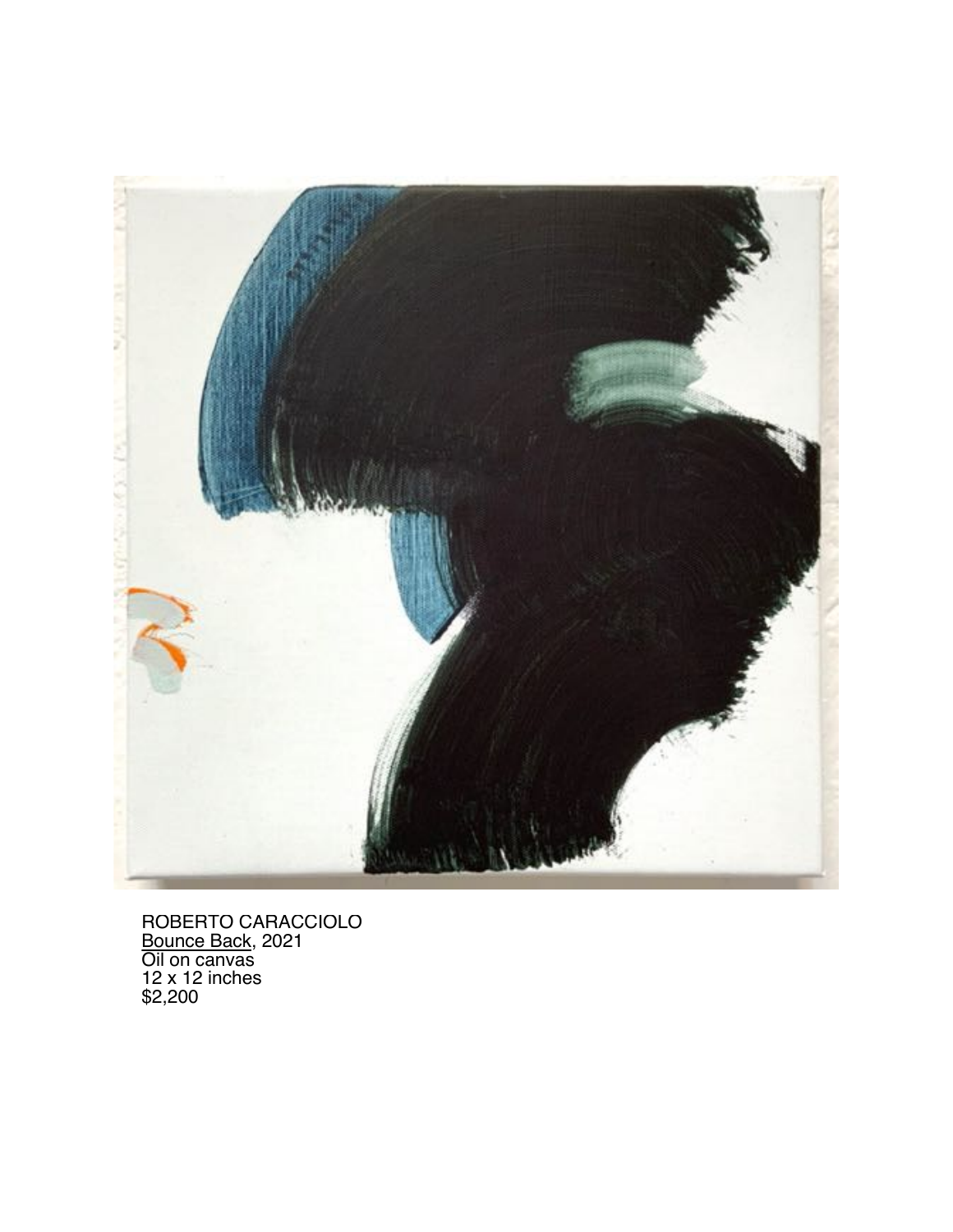

ROBERTO CARACCIOLO <u>This,</u> 2021 Oil on canvas 12 x 12 inches \$2,200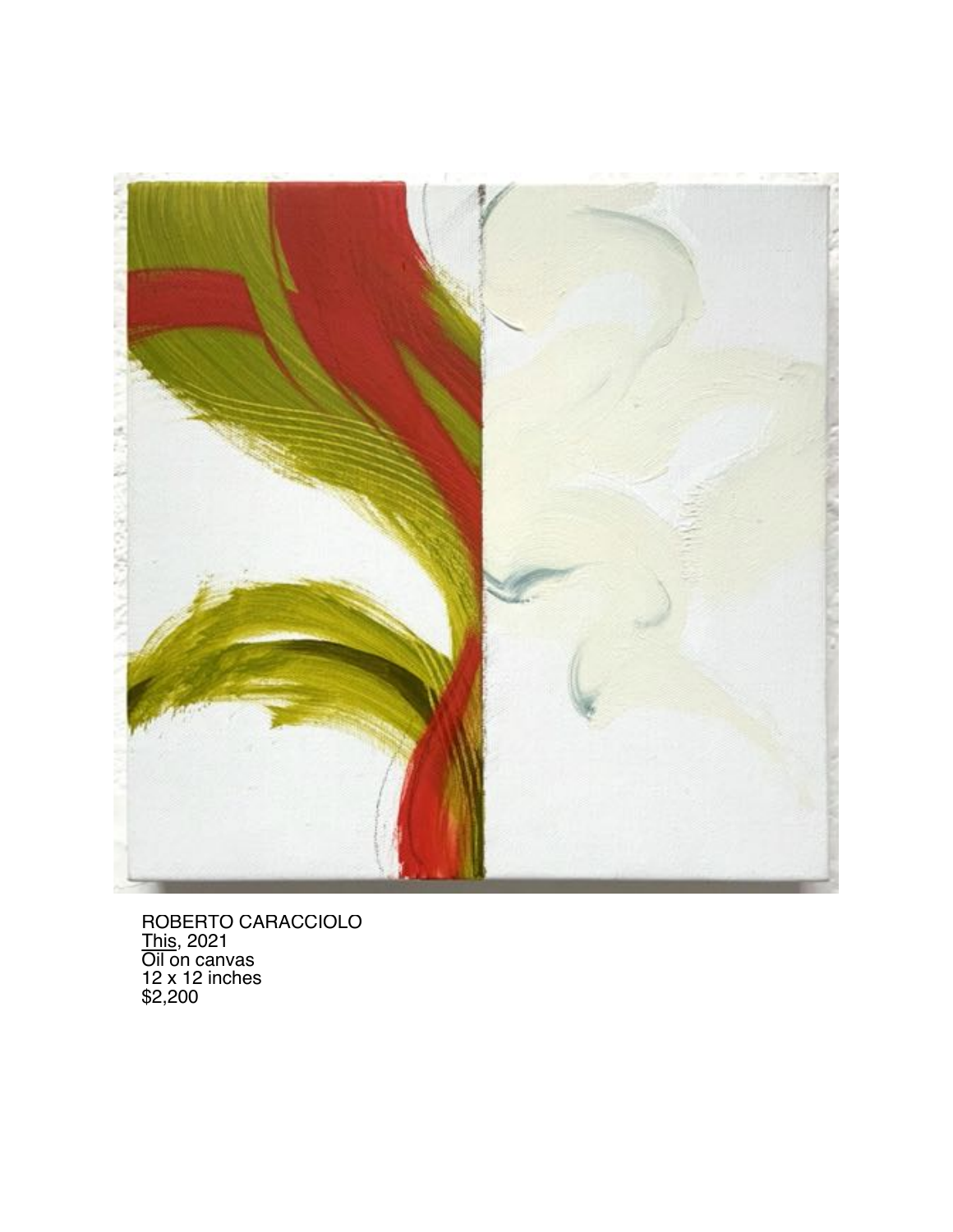

ROBERTO CARACCIOLO Together, 2021 Oil on canvas 12 x 12 inches \$2,200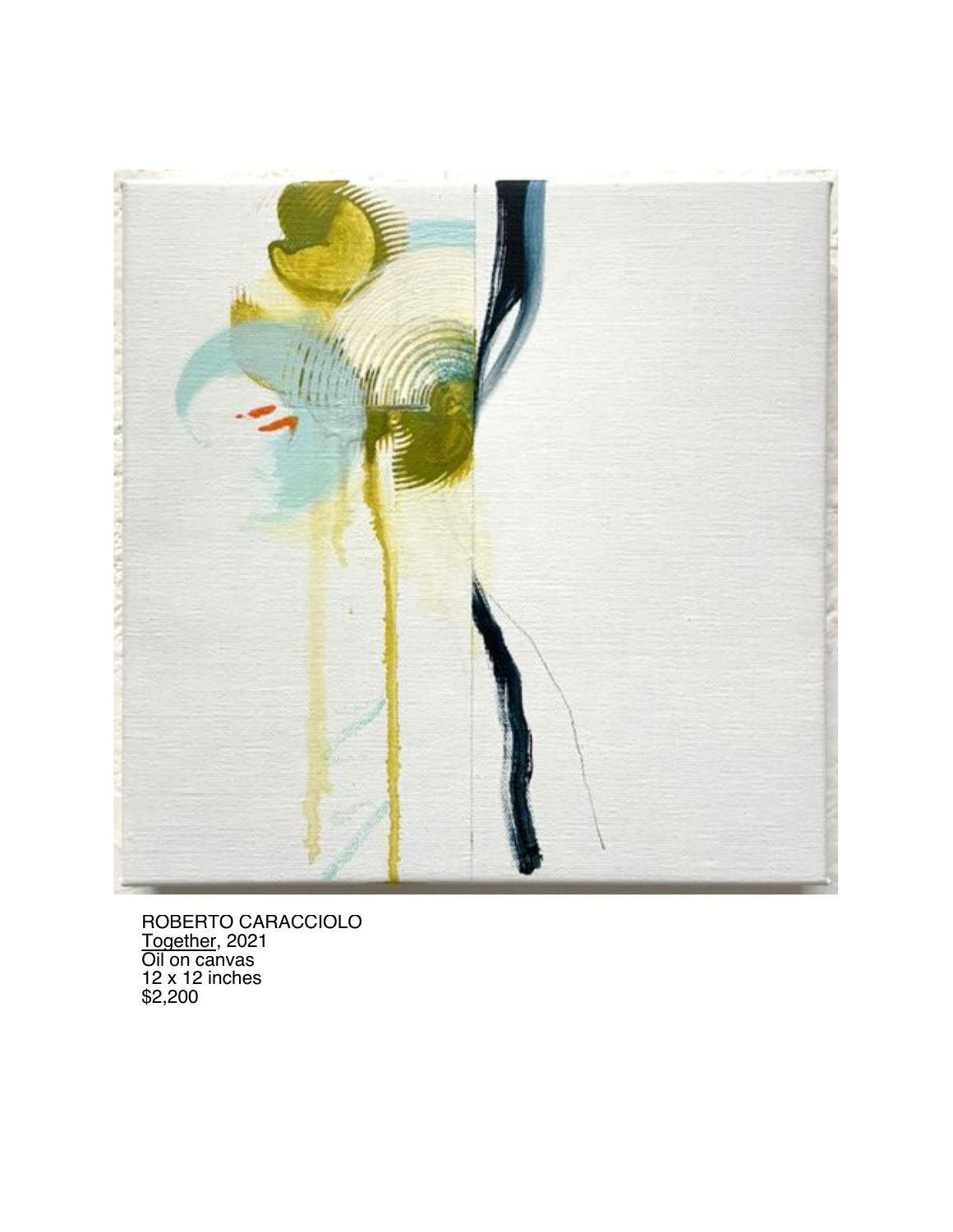

ROBERTO CARACCIOLO <u>Or That,</u> 2021 Oil on canvas 12 x 12 inches \$2,200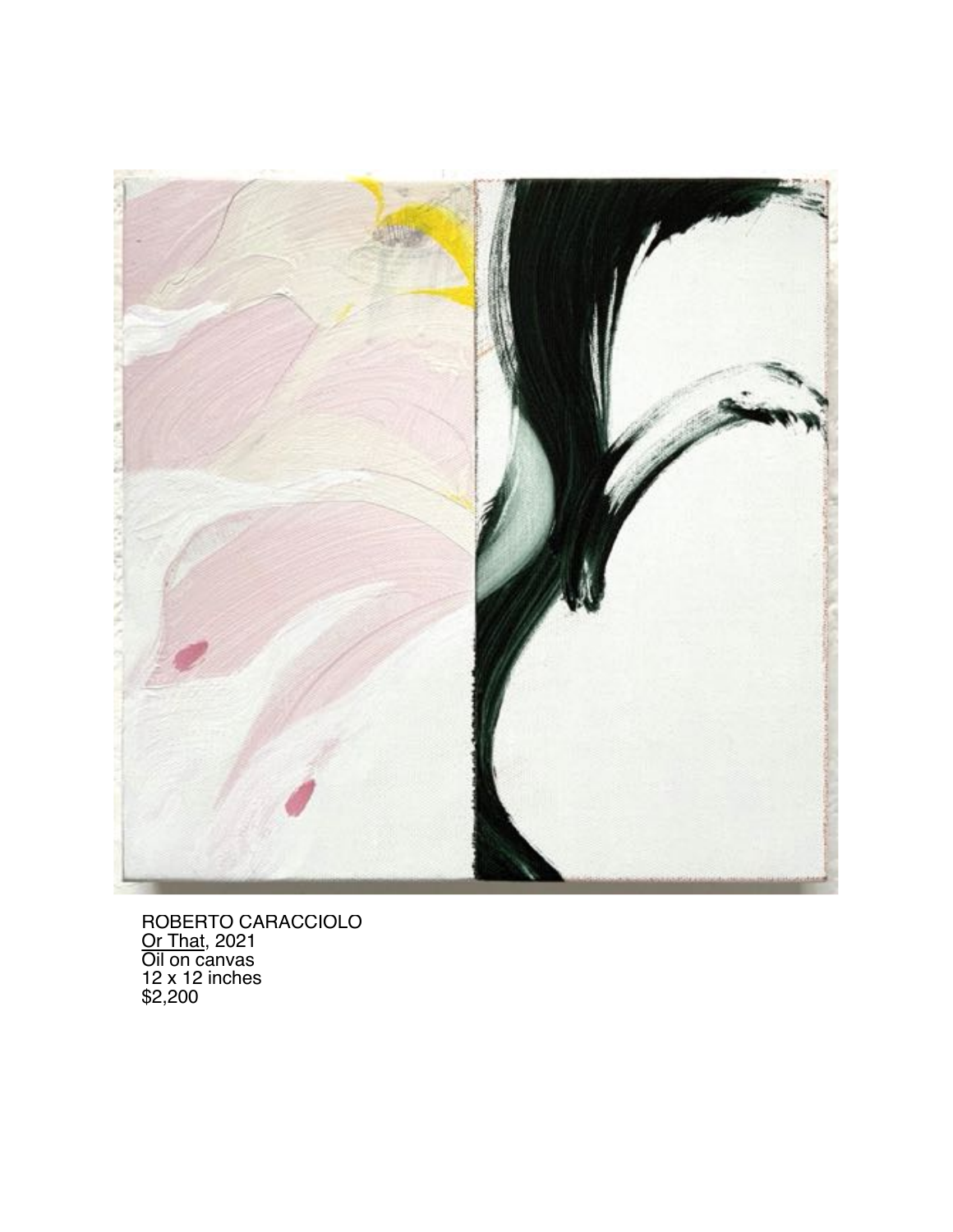

ROBERTO CARACCIOLO Fall, 2021 Oil on canvas 12 x 12 inches \$2,200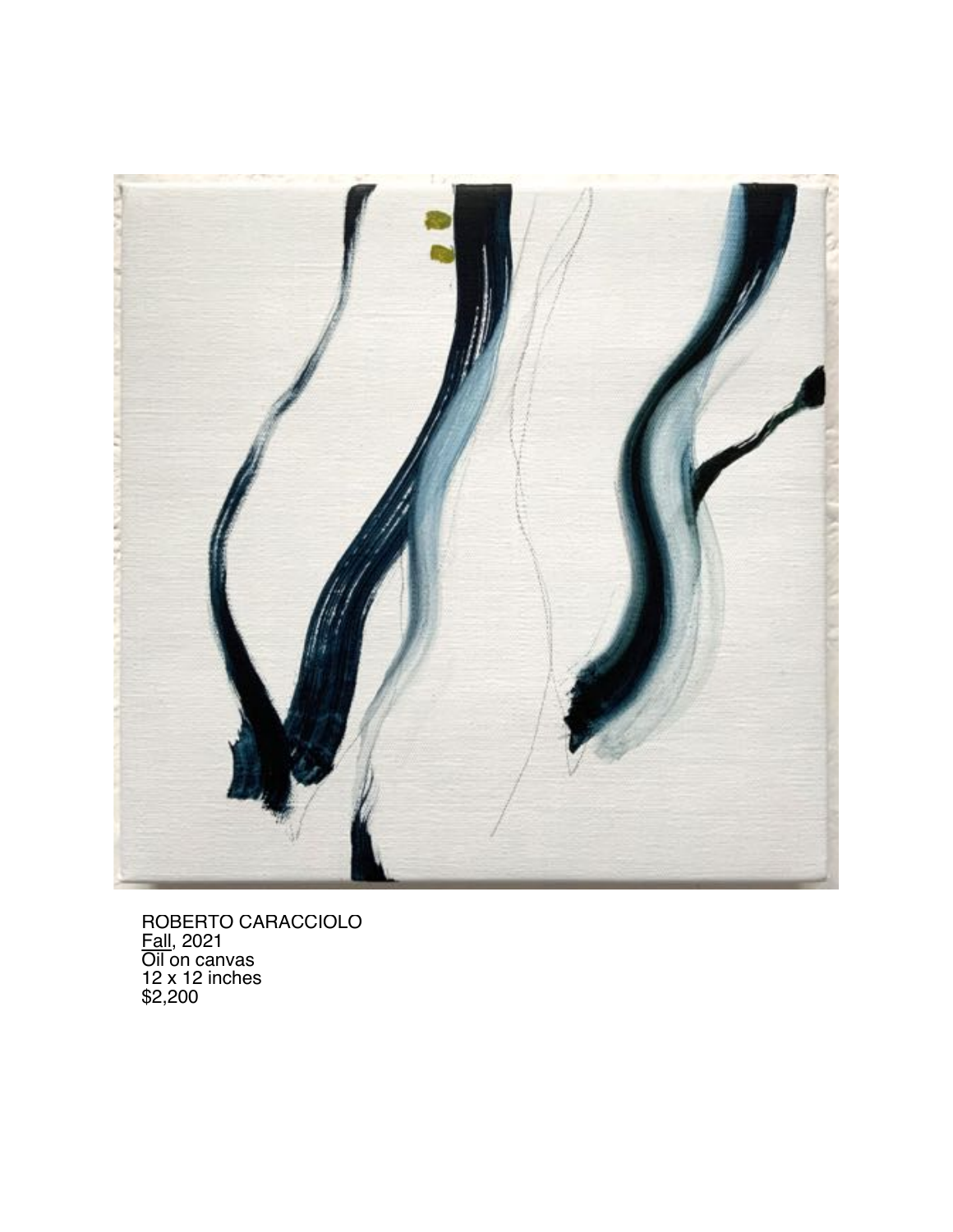

ROBERTO CARACCIOLO Now Gone II, 2021 Oil on canvas 12 x 12 inches \$2,200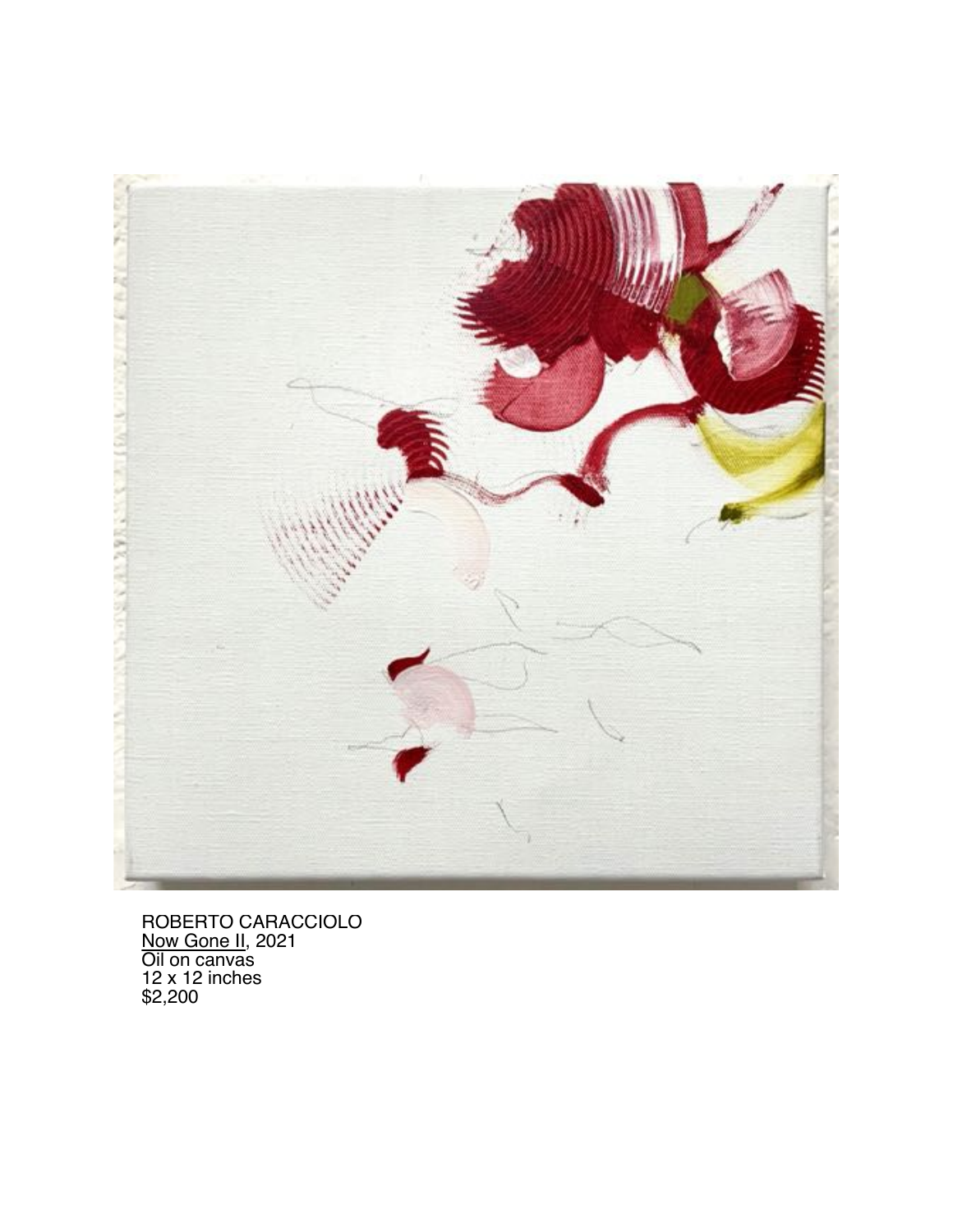

ROBERTO CARACCIOLO Dialogue, 2021 Oil on canvas 12 x 12 inches \$2,200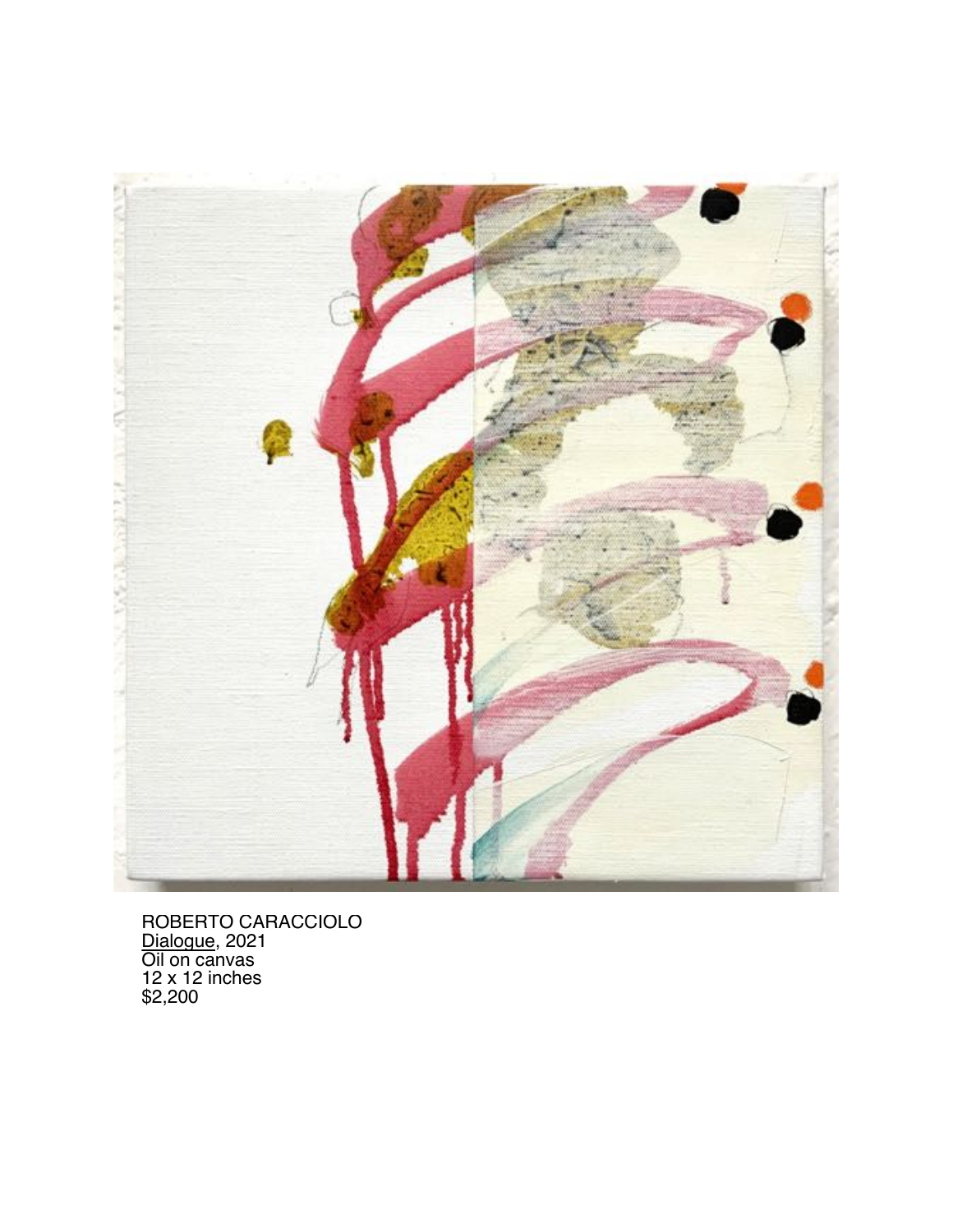

ROBERTO CARACCIOLO Now Here III, 2021 Oil on canvas 12 x 12 inches \$2,200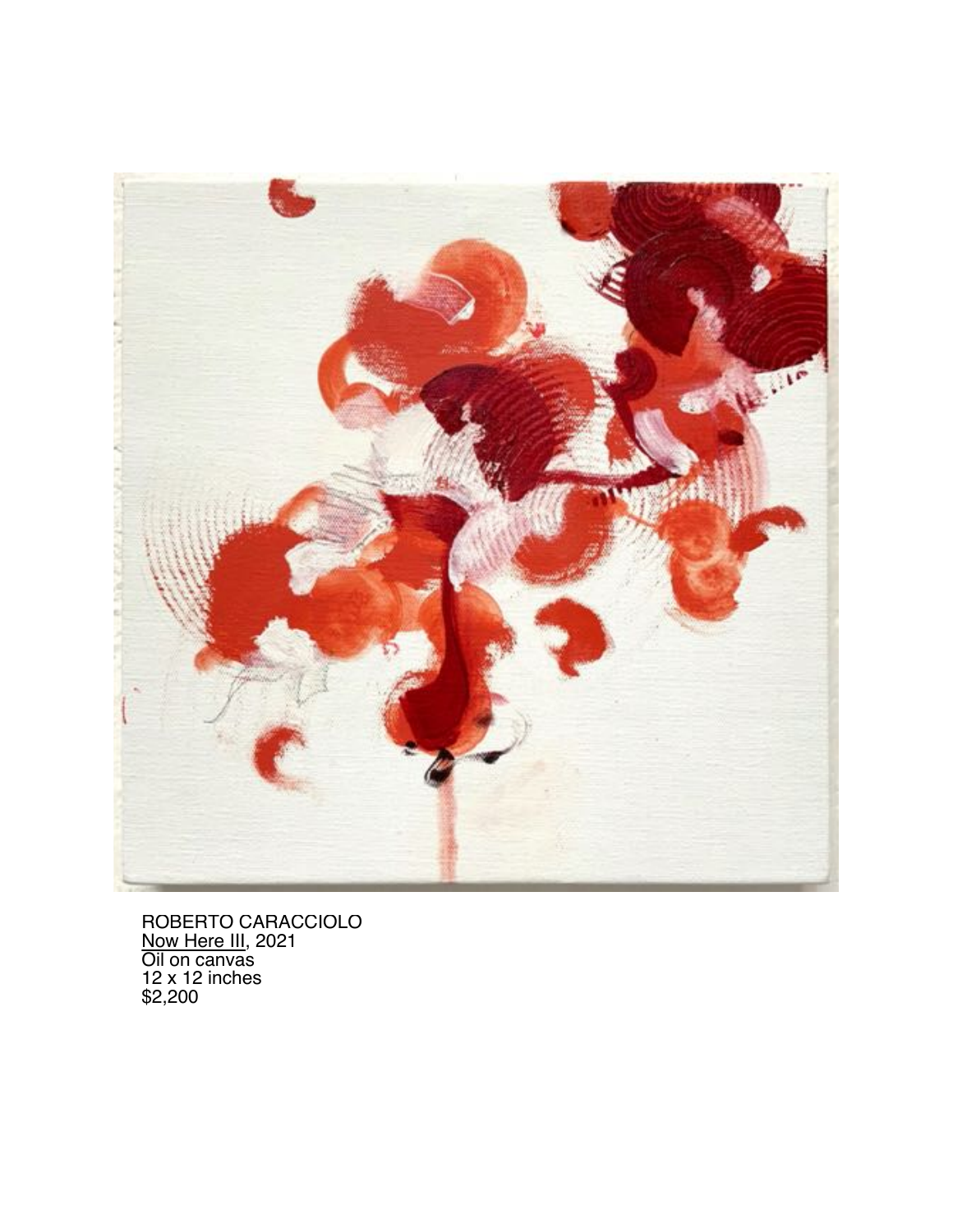

ROBERTO CARACCIOLO Now Gone III, 2021 Oil on canvas 12 x 12 inches \$2,200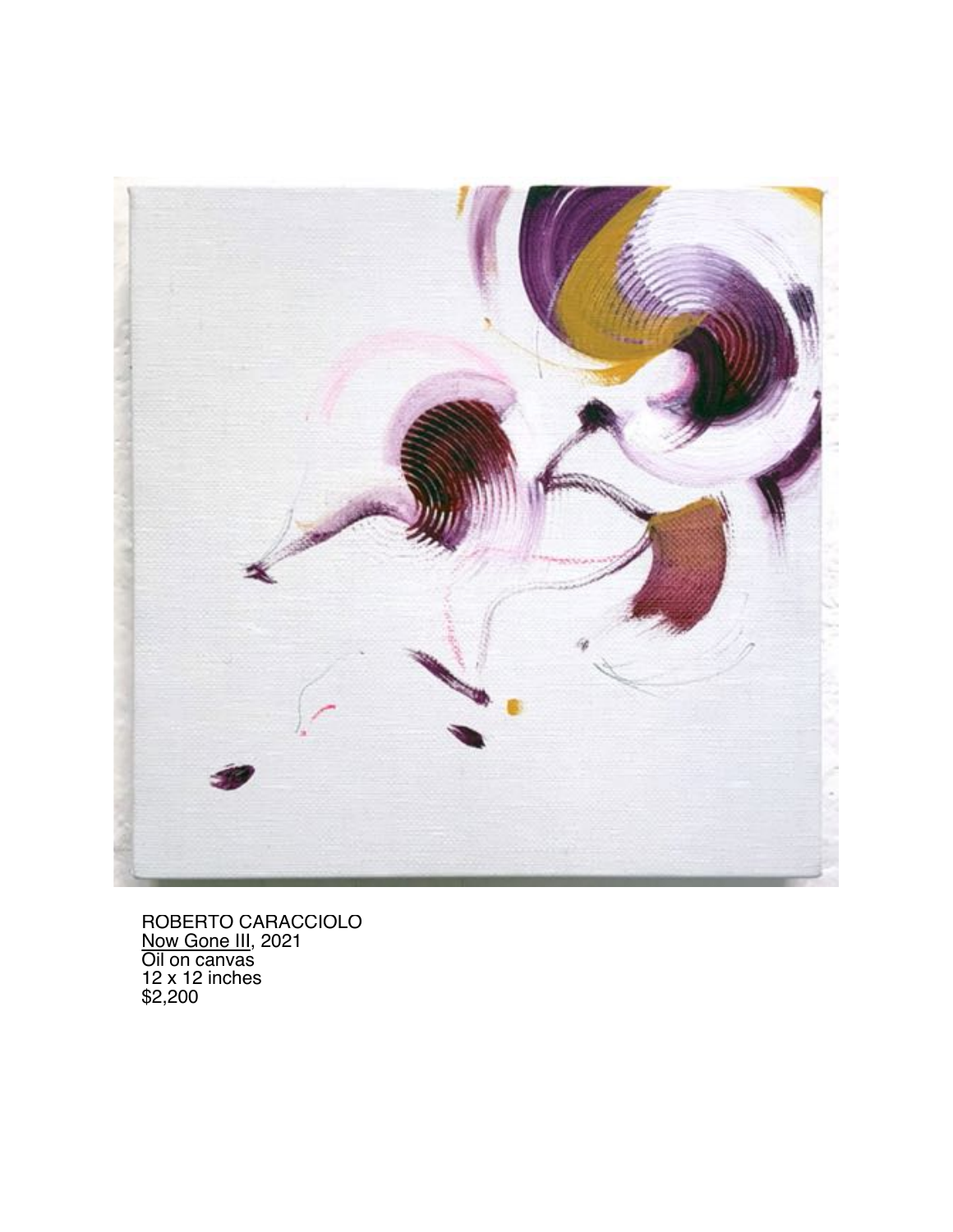

ROBERTO CARACCIOLO Elsewhere, 2021 Oil on canvas 12 x 12 inches \$2,200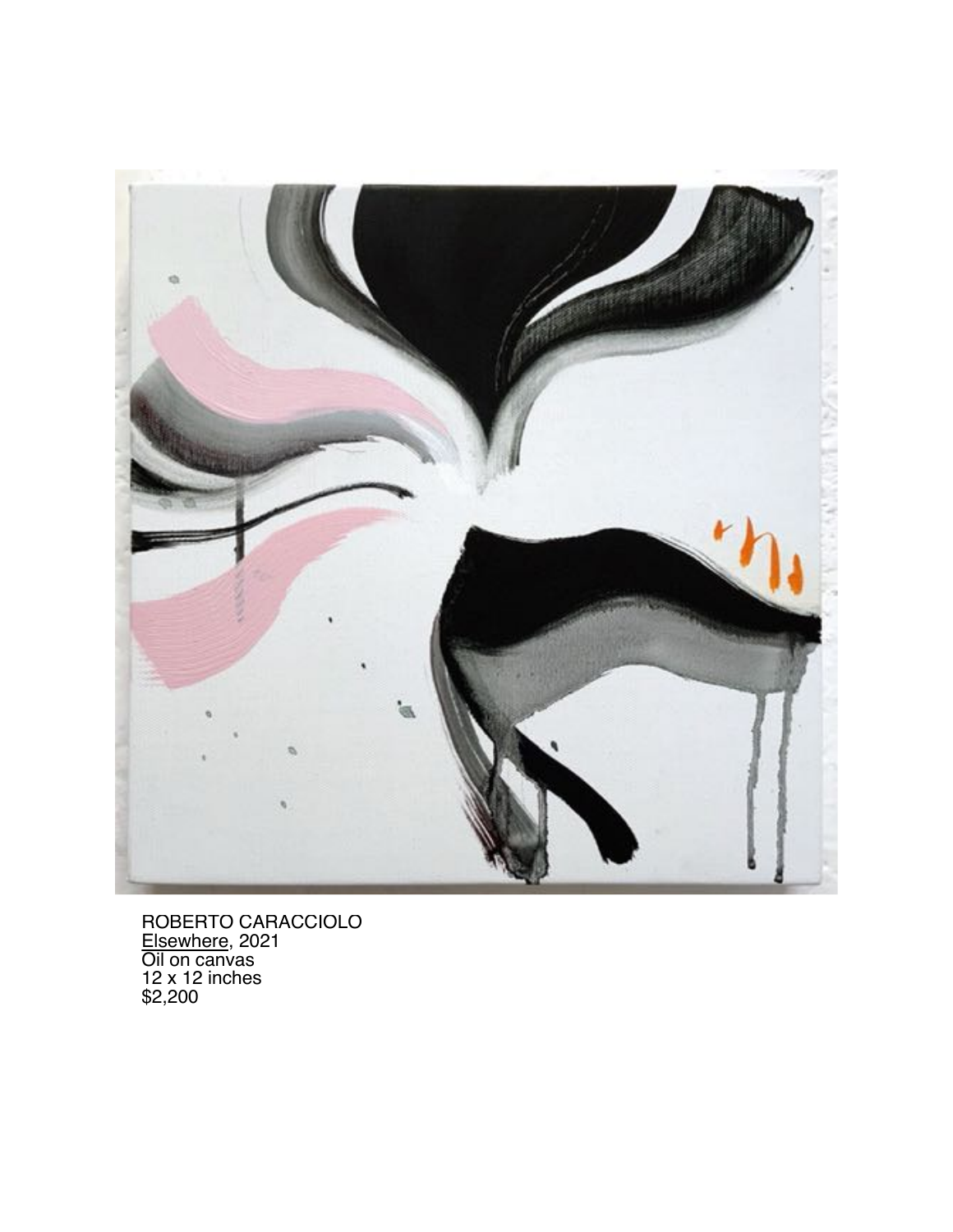

ROBERTO CARACCIOLO A Place Unknown, 2021 Oil on canvas 12 x 12 inches \$2,200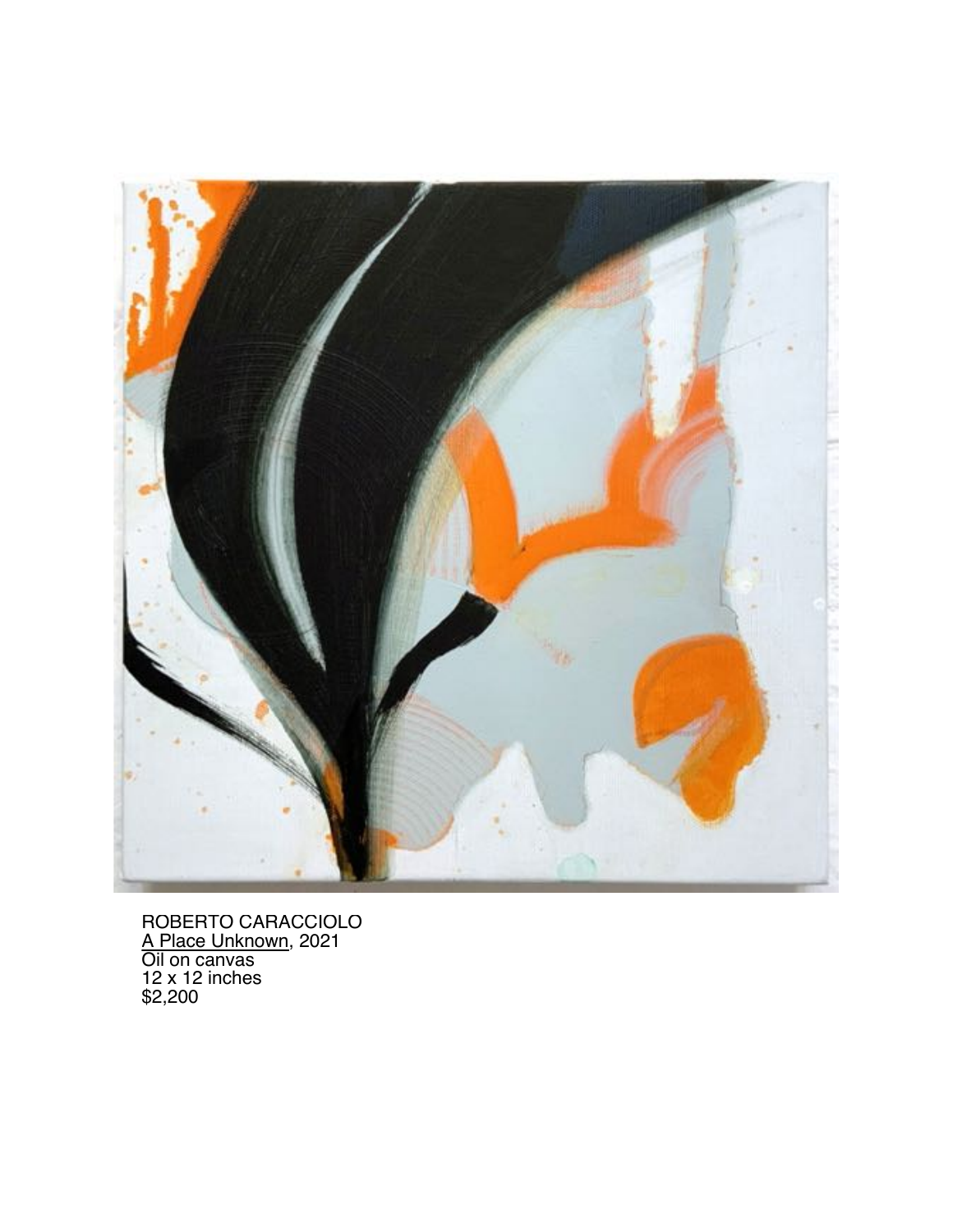

ROBERTO CARACCIOLO <u>On Edge,</u> 2021 Oil on canvas 12 x 12 inches \$2,200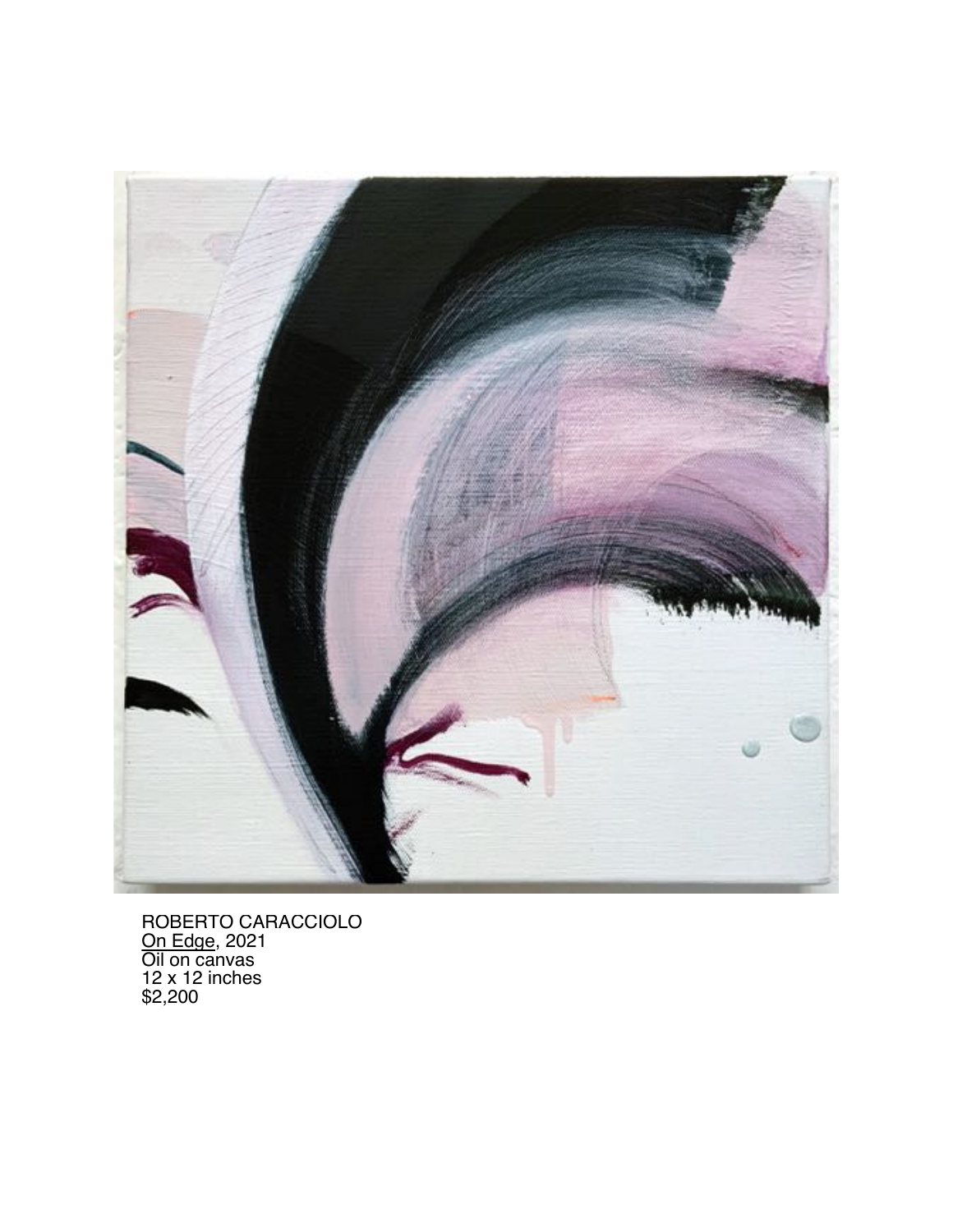

ROBERTO CARACCIOLO Neither, 2021 Oil on canvas 12 x 12 inches \$2,200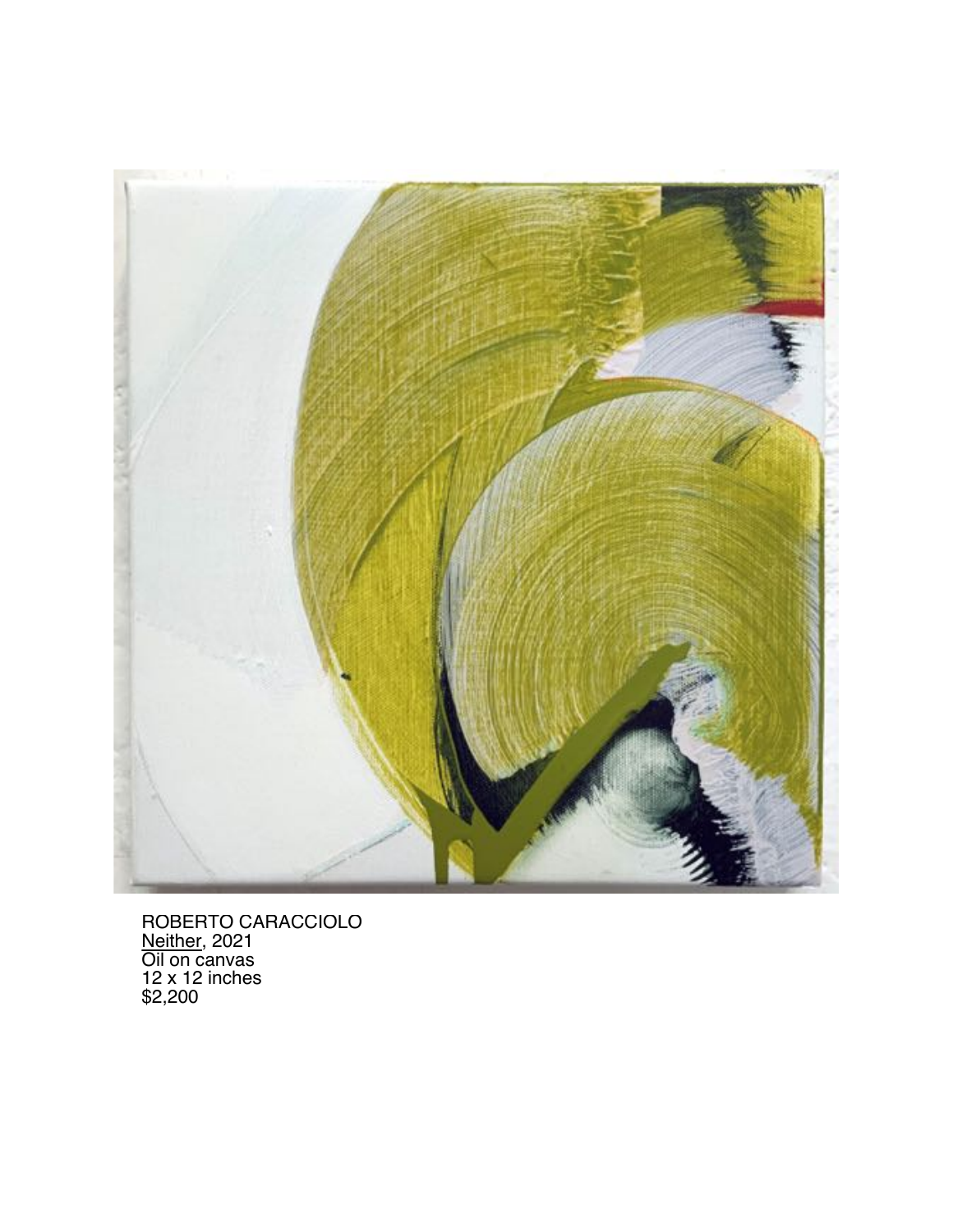

ROBERTO CARACCIOLO <u>Here,</u> 2021 Oil on canvas 12 x 12 inches \$2,200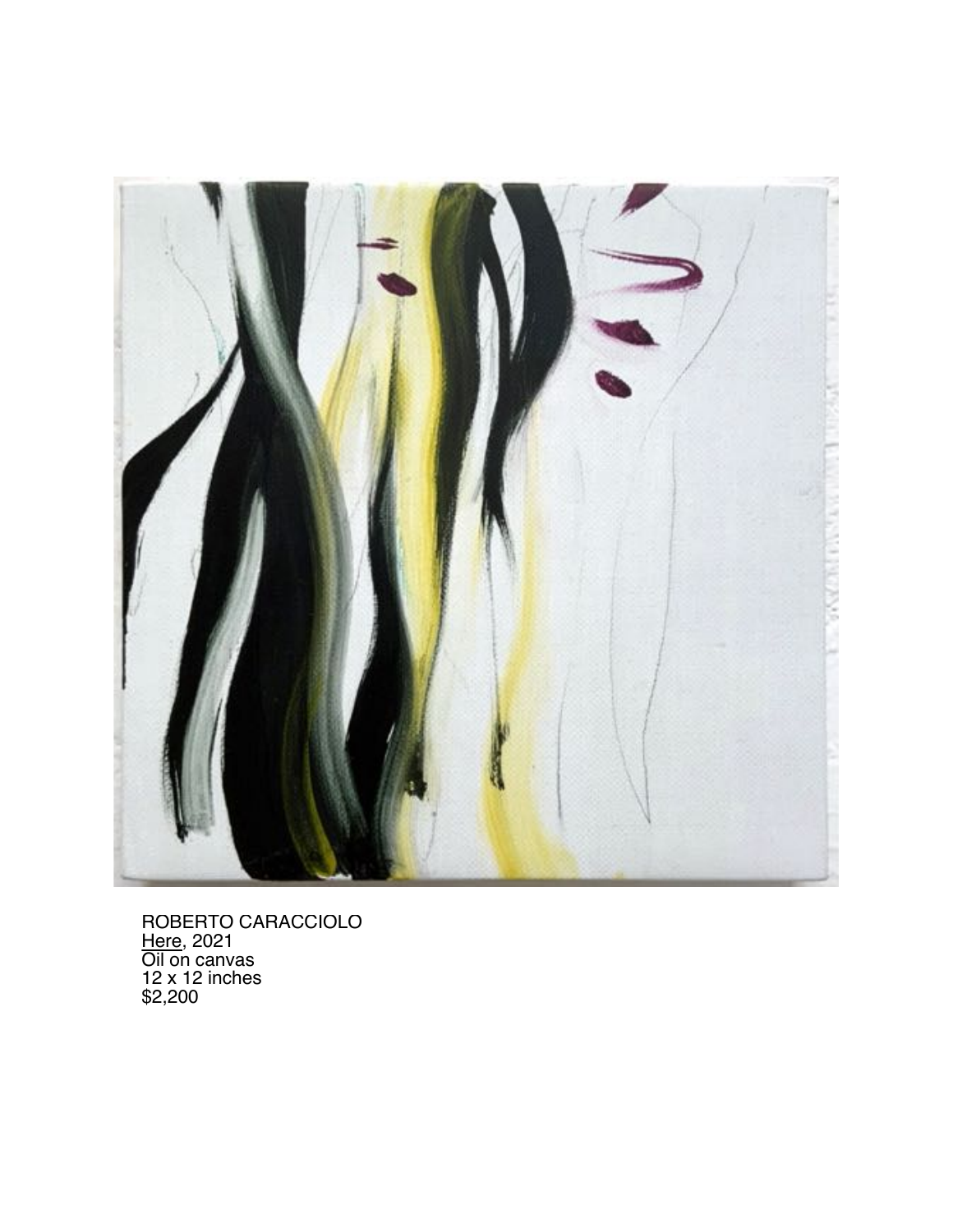

ROBERTO CARACCIOLO <u>There,</u> 2021 Oil on canvas 12 x 12 inches \$2,200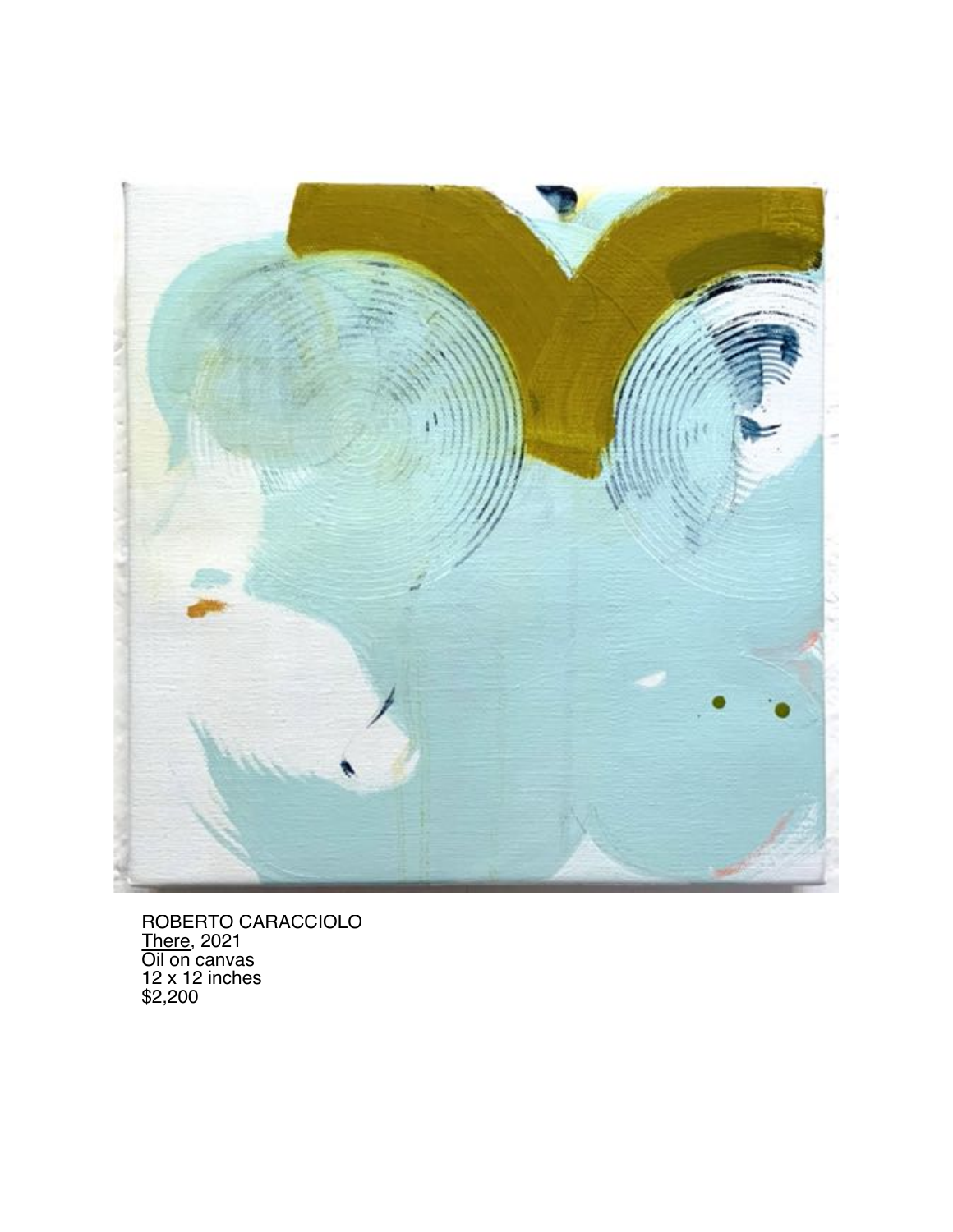

ROBERTO CARACCIOLO Asking, 2021 Oil on canvas 12 x 12 inches \$2,200